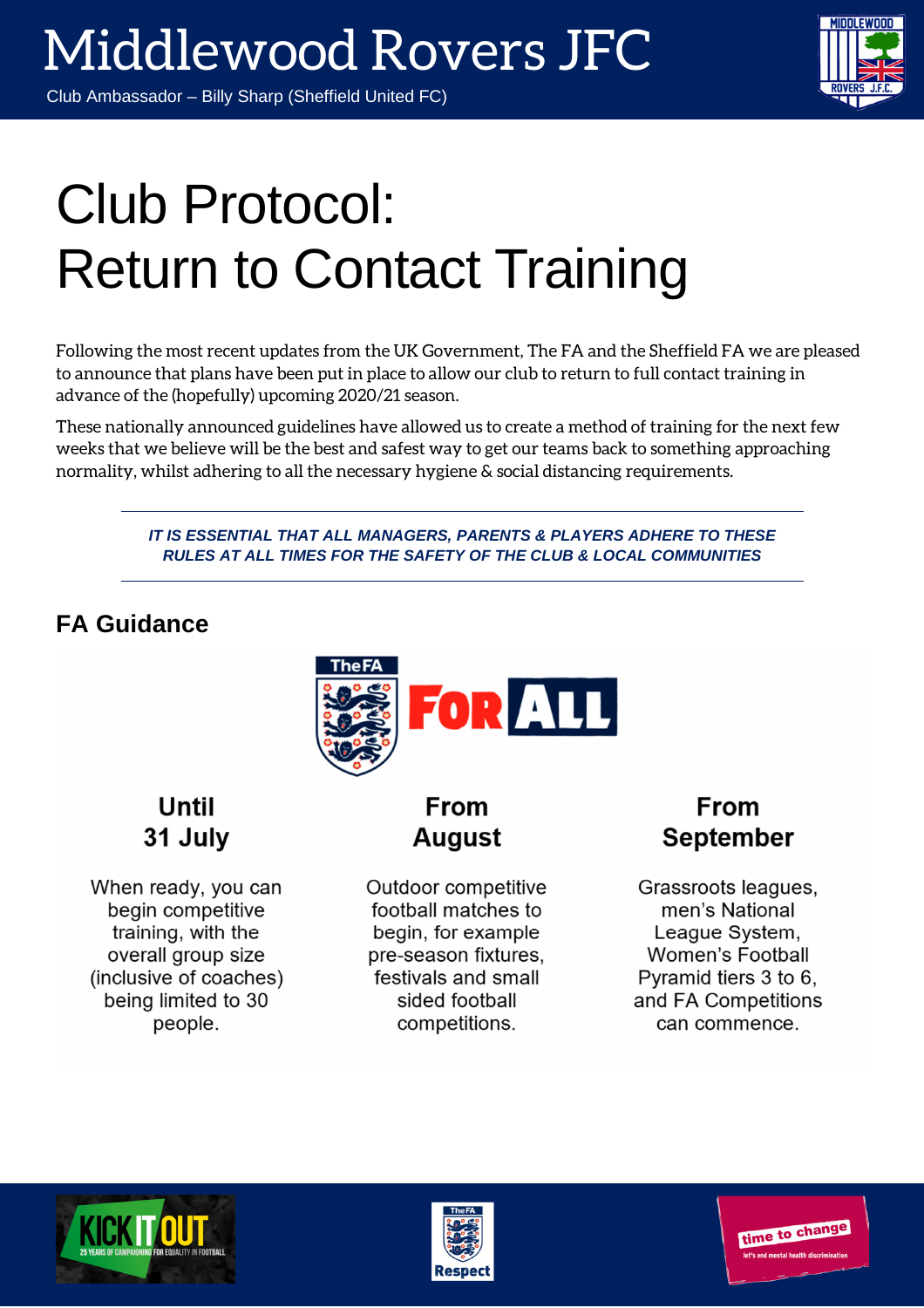# Middlewood Rovers JFC

Club Ambassador – Billy Sharp (Sheffield United FC)



The above infographic setting out the FA's conditions for returning to contact training & match play has been posted to their social media this weekend. The Club Rules for Training below have been set out by the Club Exec Committee to interpret those rules as best we can to try and ensure the safety of our Club and local community.

## **Club Protocol for Managers**

- 1. These rules for training shall be adhered to for the foreseeable future by all Middlewood Rovers teams across all areas of the organisation until such time as the FA changes it's guidance for grassroots clubs. At that point, the Club will review any new guidance from the FA and adjust its Rules for Training accordingly.
- 2. No team will train in groups larger than 30 people including the coach. Standard coaching ratios are now in place, with a minimum of 2 DBS checked coaches in attendance.
- 3. Sessions should be organised so that no player should come within 2 metres of another player except during activity.
- 4. Players should be provided with their own, socially distanced station at which to place their gear.
- 5. **STRICTLY NO SPITTING OR CHEWING GUM.**
- 6. Players should not share equipment unless there is no available alternative. Where players are forced to share equipment then they should sanitise or wash their hands regularly, at maximum intervals of 20 to 25 minutes.
- 7. If footballs are used, any player touching a football with their hands should wash or sanitise their hands as above. When retrieving footballs during activities, players should always do so with their feet.
- 8. **ALL TRAINING EQUIPMENT/FOOTBALLS ETC MUST BE FULLY CLEANED WITH DISINFECTANT/SANITISER ETC BEFORE AND AFTER TRAINING AND AT REGULAR BREAKS DURING TRAINING.**
- 9. Where club equipment is used, this should be sanitised before and after use. In addition, this equipment should be sanitised regularly at intervals of a maximum of 20 to 25 minutes.
- 10. The club compound will be open for the following reasons:
	- 10.1.Manager/Coach access to equipment.
		- 10.1.1. Managers/Coaches must ensure that **ANY AND ALL** equipment and facilities that they touch are sanitised before and after use, for example:
			- 10.1.1.1. Shed Doors
			- 10.1.1.2. Café Doors (for access to defibrillator **only**)
		- 10.1.2. Managers/Coaches must make clear to Parents & Players that the only reason that they may enter the compound is to use the toilet facilities.
		- 10.1.3. This list is not exhaustive and is to provide examples only.
- 11. The Café & Changing Rooms will remain closed and locked at all times.
- 12. Toilet facilities are available. Anyone using the toilet **MUST** ensure that they sanitise any surfaces that they touch before and after use, including but not limited to:
	- 12.1. Door Handles
	- 12.2.Toilet Handle
	- 12.3.Toilet Seat
	- 12.4.Your own hands must be sanitised **BEFORE AND AFTER USE.**





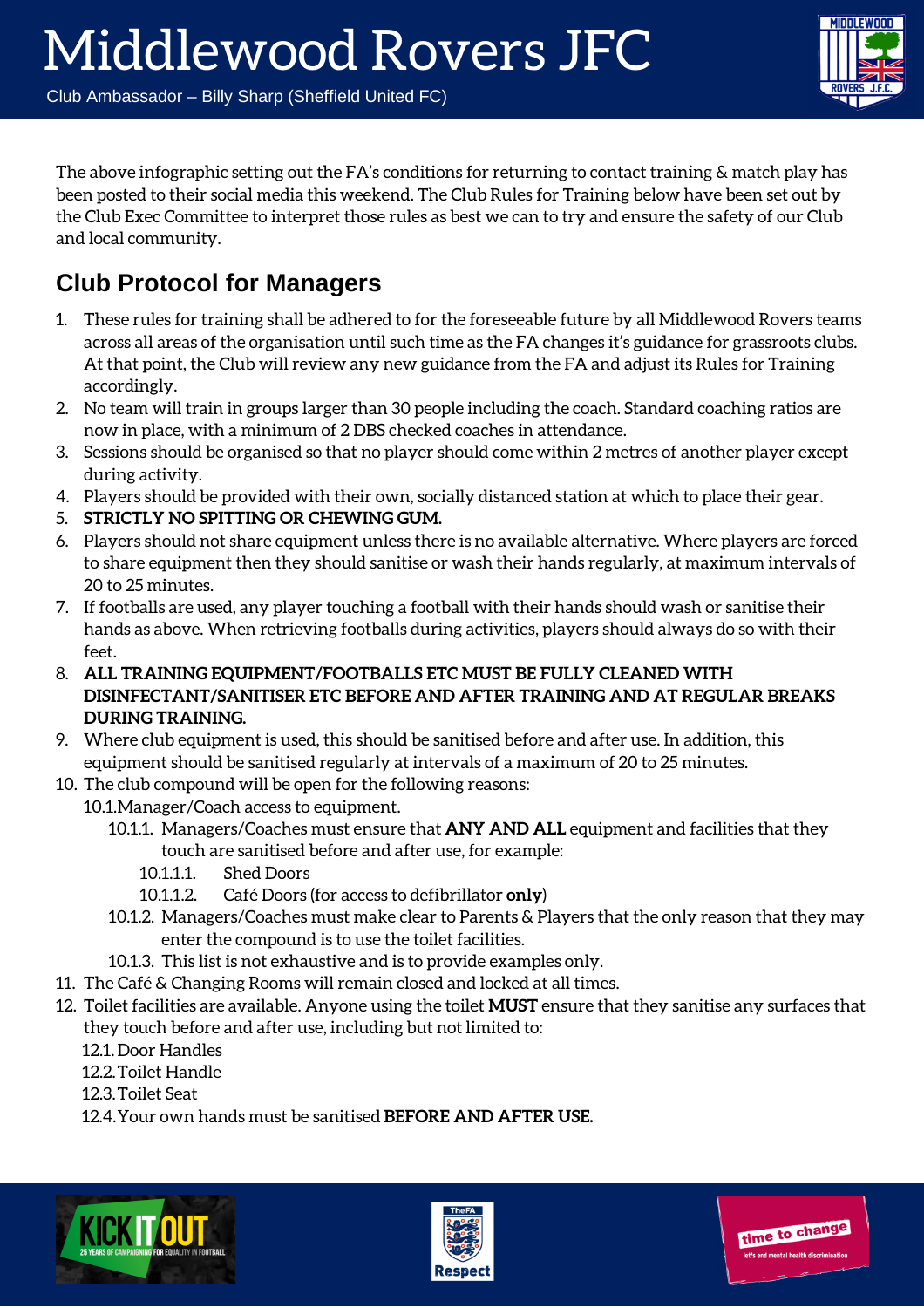Club Ambassador – Billy Sharp (Sheffield United FC)

13. Teams should ensure that they have suitable disinfectant wipes etc along with Hand Sanitiser available in their equipment bags for the use of their players and to sanitise equipment **AT ALL TIMES.**

#### 14. **FIRST AID**

- 14.1.Detailed guidance for the administration of First Aid have been provide by the FA and accompany this document. **YOU MUST READ AND UNDERSTAND THIS DOCUMENT.**
- 14.2. The administration of First Aid requires specific PPE items. You must ensure that you are wearing PPE before attempting to administer First Aid. Guidance is provided for managers in the aforementioned FA document.

#### 15. **SANTITISATION BREAKS**

- 15.1.During training you must ensure that regular sanitisation breaks take place at approximate 20 to 25 minute intervals.
- 15.2. During the sanitisation break players must remain socially distanced and thoroughly sanitise their hands. **Goalkeepers must sanitise their gloves**.
- 15.3. All shared equipment **MUST** be sanitised before restarting, including but not limited to:
	- 15.3.1. Goals
	- 15.3.2. Footballs
	- 15.3.3. Slalom Poles
	- 15.3.4. Rebound Nets

#### 16. **SELF CERTIFICATION**

16.1.Each age group manager is responsible for collecting Self Certification from Parents. Written Self-Certification is required for any participant in your session – including coaches – prior to it taking place. **NO SELF-CERTIFICATION = NO PARTICIPATION.**

16.2.

## **Club Protocol for Parents/Carers**

- 1. Parents are asked to ensure that their children are made aware of the updated rules for training in the current climate – this is purely to help ensure a smooth running session and to set their expectations fairly for the next few weeks.
- 2. We would ask that parents remain in their cars if possible, whilst being able to watch their child in training. If you prefer to watch from the side of the pitch, we ask you to **ensure that you remain 2 metres away from other parents and do not congregate in groups of 6 or more people – this is for your safety and to help protect the club and local community.**
- 3. All parents **MUST** ensure that they and their child have their own hand sanitiser with them.
- 4. All parents **MUST** complete the COVID-19 Self-Assessment form for **ALL PARTICIPANTS** (their child, themselves if a coach or volunteer etc) and return to the age group manager before bringing their child to training.
- 5. The Club is duty bound to retain the self-certification information provided for a minimum of 21 days as detailed in the FA Guidance documents. This is in accordance with current Data Protection and GDPR regulations.
- 6. This data will only ever be shared with NHS Test & Trace should the need arise.





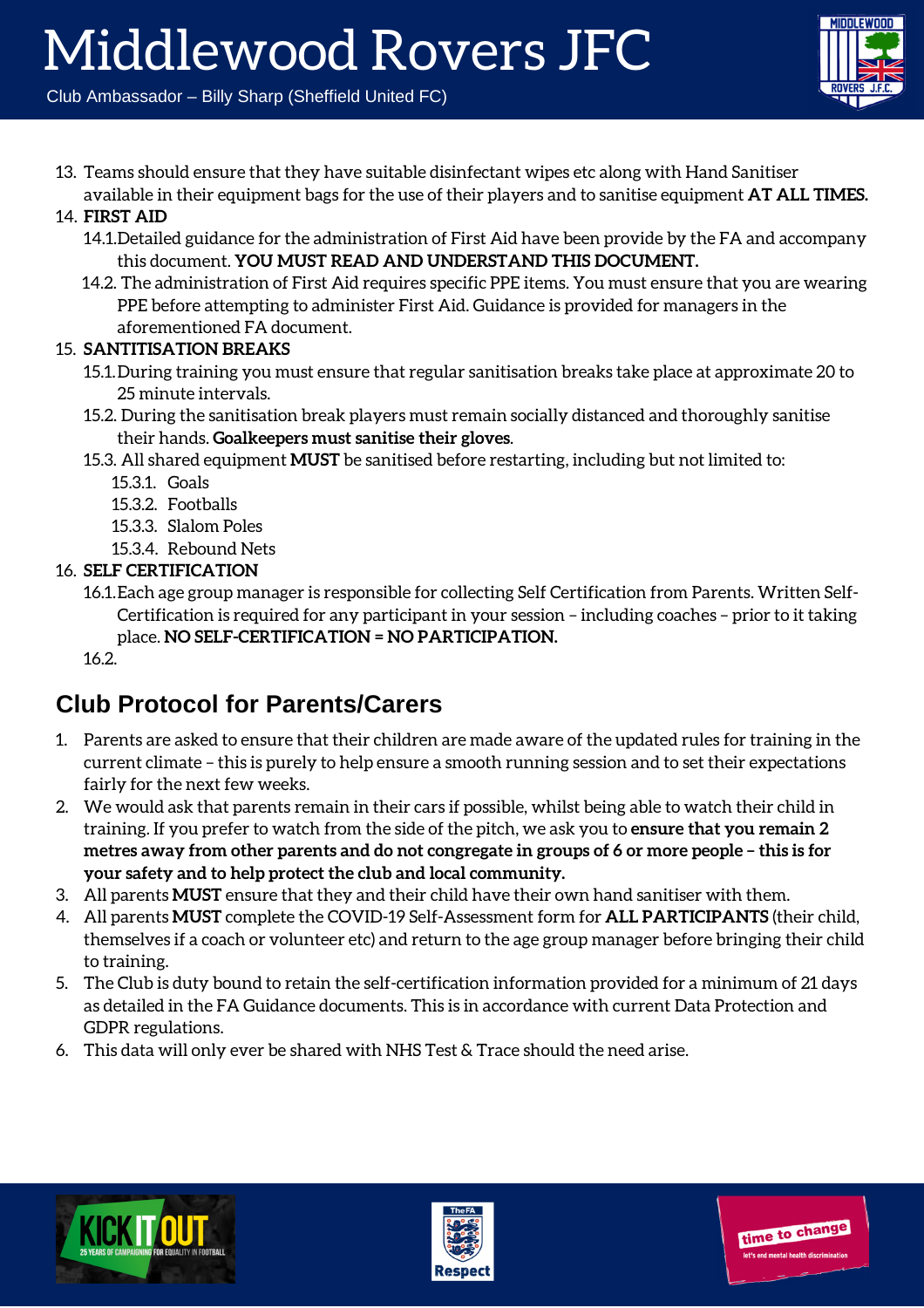Club Ambassador – Billy Sharp (Sheffield United FC)



time to change

#### 7. **EQUIPMENT**

- 7.1. You are expected to ensure that your child arrives with all of the appropriate clothing and equipment for training. In addition, we ask that you ensure that your child **has their own hand sanitiser** with them. The club will be providing additional sanitising facilities but we ask that your child arrives prepared.
- 8. **TOILETS** The club toilet facilities will be available but under certain conditions as detailed below. If a child needs to use the toilet facilities **YOU MUST** accompany them to ensure that the facilities are sanitised properly:
	- 8.1. Anyone using the toilet **MUST** ensure that they sanitise any surfaces that they touch before and after use, including but not limited to:
	- 8.2. Door Handles
	- 8.3. Toilet Handle
	- 8.4. Toilet Seat
	- 8.5. Your own hands must be sanitised **BEFORE AND AFTER USE**
- 9. **SIBLINGS & ADDITIONAL SPECTATORS** Wherever possible, please do not bring siblings or additional spectators to training. If it is unavoidable to bring younger/older siblings with you we ask that you ensure that they remain by your side and socially distanced from other spectators **AT ALL TIMES**.
- 10. **FIRST AID**
	- 10.1.Under certain circumstances, as set out by the FA, you may be asked by your age group manager to attend to you child on the pitch, accompanied by them. This is directly due to the updated FA First Aid guidelines to help reduce the transmission of COVID-19. You should only enter the field if invited and follow the instruction of your age group manager.
	- 10.2. Should the circumstances require it, your age group manager will don appropriate PPE and administer First Aid.

### **General Notes**

- 1. **IF YOU OR ANYONE IN YOUR HOUSEHOLD IS SYMPTOMATIC OR LIVING WITH SOMEONE WHO HAS A POSSIBLE OR ACTUAL COVID-19 INFECTION YOU MUST NOT PARTICIPATE OR ATTEND. YOU SHOULD FOLLOW THE UK GOVERNMENT GUIDELINES: https://bit.ly/3jjHv7v**
- 2. Players should only attend training if parents/carers are comfortable for them to do so.
- 3. **IT IS A CLUB POLICY THAT NO PLAYER WILL BE PENALISED OR FIND THEIR PLACE AT THE CLUB IN DANGER IF THEIR PARENTS ARE NOT COMFORTABLE WITH THEM ATTENDING TRAINING AT THIS TIME – WE UNDERSTAND THAT EVERY FAMILY'S CIRCUMSTANCES ARE UNIQUE TO THEM.**
	- 3.1. For example, if a family has elderly relatives who are shielding that live with them they should not feel any pressure for their child to attend training until such time as the pandemic has passed and things return to a more normal state.
- 4. Whilst the club will make every effort to ensure that activities are appropriately planned to observe social distancing measures are in place and will also endeavour to provide additional hygiene facilities such as hand sanitiser etc. **we ask that everyone attending the sessions makes every effort to help us to do this.**